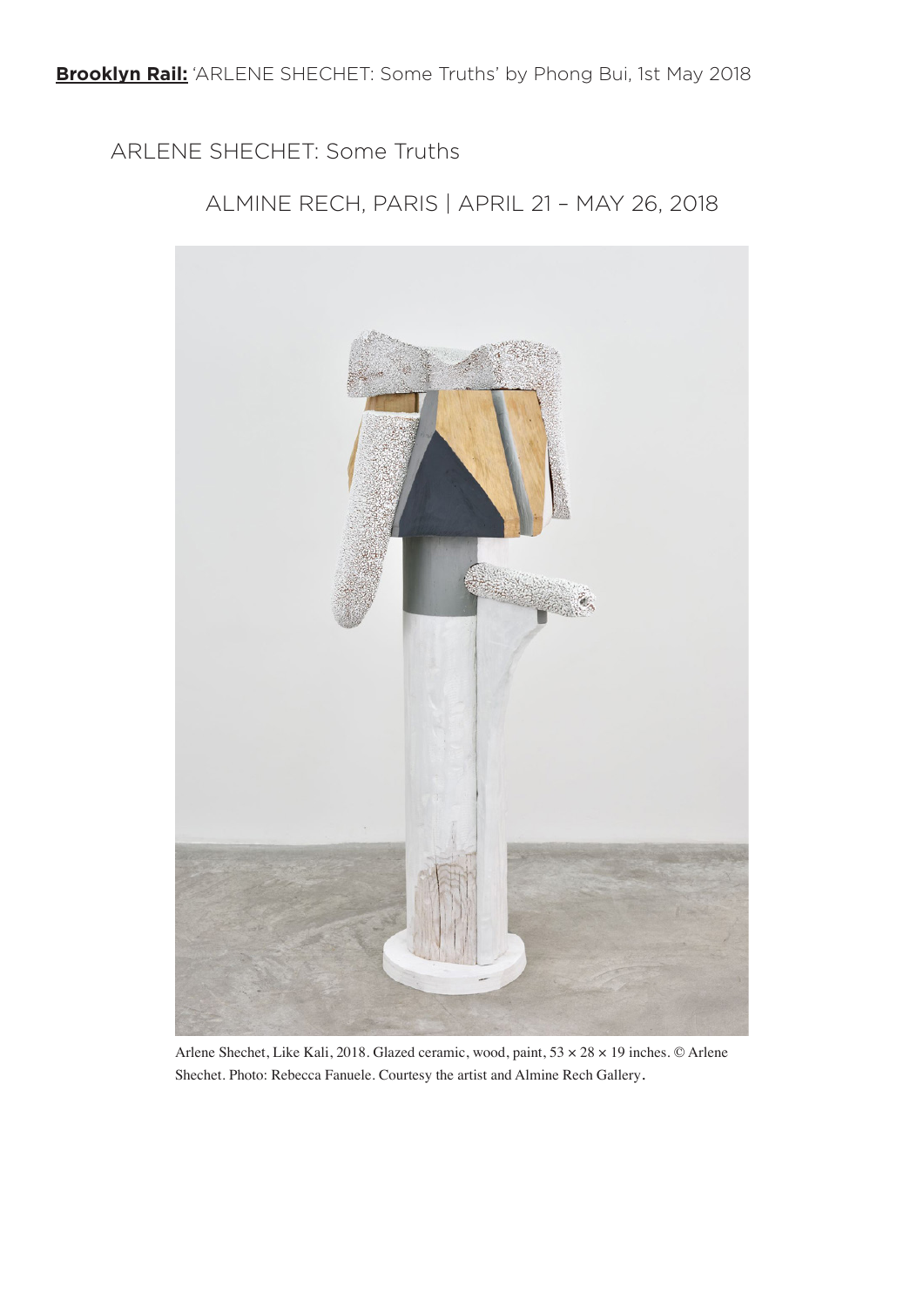I vaguely remember Picasso whispering to Casagemas, Social conservatives deprive themselves the pleasure of Fumbling, stumping, bumbling, wobbling, wavering Through the magic of "la fée verte."

Spatial disequilibrium teeters the body from its inner ear, The Body is an Ear! Take my hand, Walk gently across this slippery terrain, An orchestra of prodigious social characters Here to rebel, against conservative agendas? Yes, without pointing fingers.

Someone clucks in one corner what, Who, What, When means Which, why, and where language often fails to describe. The imagination—reality does not interest him whatsoever! She, in the opposite corner, mumbles, Your imagination does not stand straight like How we were taught as children in earthy paradise.

He, "I have no sense of humor."

"Try to stick your index finger," she says "in between Your sternal ends, ah, in Roundabout ways." Pow! He, "I feel like a stoutly Balzac in Rodin's hands About to fall off the pedestal."